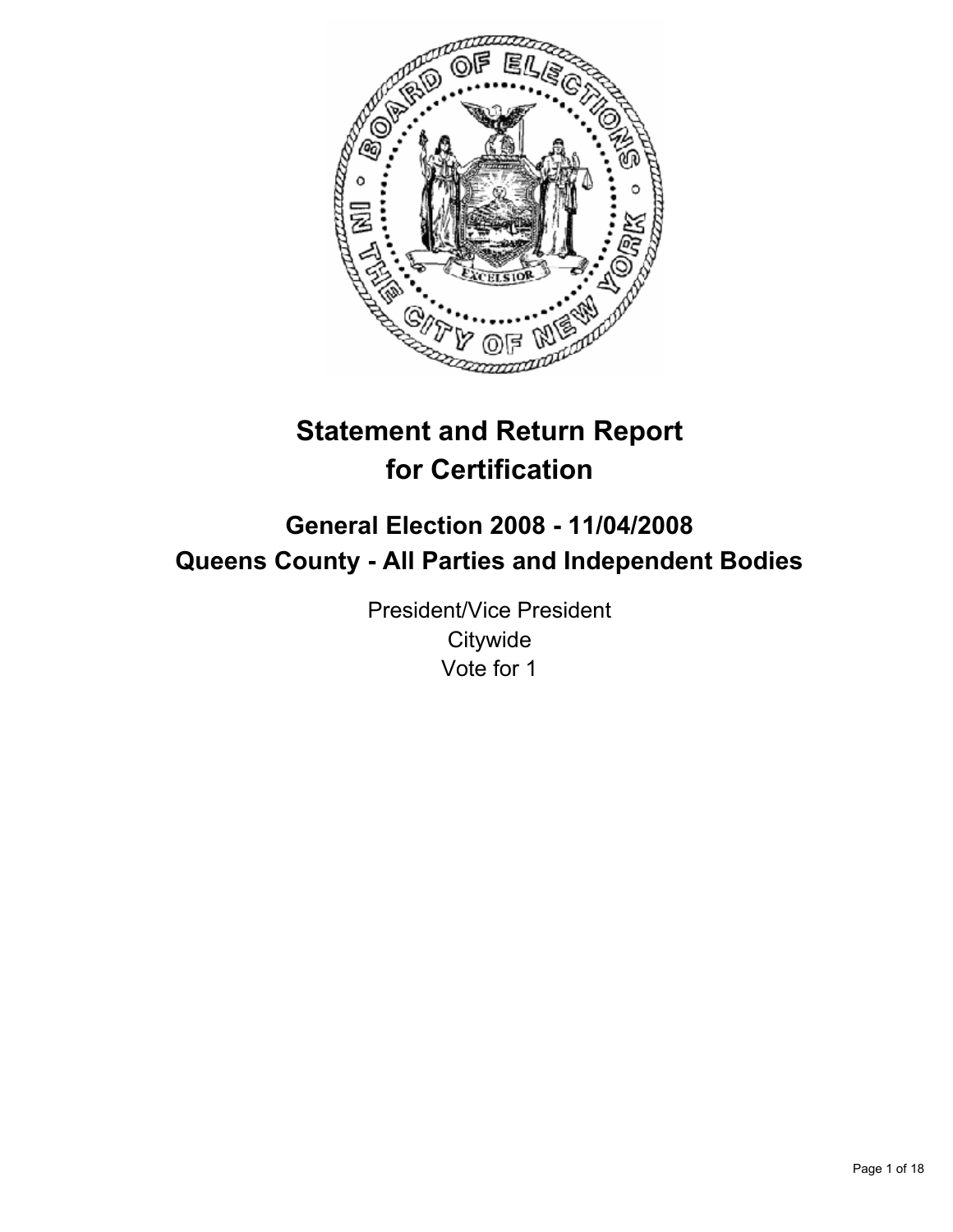

| <b>PUBLIC COUNTER</b>                                    | 22,583 |
|----------------------------------------------------------|--------|
| <b>EMERGENCY</b>                                         | 27     |
| ABSENTEE/MILITARY                                        | 575    |
| <b>FEDERAL</b>                                           | 136    |
| SPECIAL PRESIDENTIAL                                     | 0      |
| <b>AFFIDAVIT</b>                                         | 819    |
| <b>Total Ballots</b>                                     | 24,140 |
| BARACK OBAMA / JOE BIDEN (DEMOCRATIC)                    | 16,038 |
| JOHN MCCAIN / SARAH PALIN (REPUBLICAN)                   | 6,470  |
| JOHN MCCAIN / SARAH PALIN (INDEPENDENCE)                 | 352    |
| JOHN MCCAIN / SARAH PALIN (CONSERVATIVE)                 | 249    |
| BARACK OBAMA / JOE BIDEN (WORKING FAMILIES)              | 396    |
| ROGER CALERO / ALYSON KENNEDY (SOCIALIST WORKERS)        | 9      |
| GLORIA LA RIVA / EUGENE PURYEAR (SOCIALISM & LIBERATION) | 4      |
| CYNTHIA MCKINNEY / ROSA CLEMENTE (GREEN)                 | 47     |
| BOB BARR / WAYNE A ROOT (LIBERTARIAN)                    | 19     |
| RALPH NADER / MATT GONZALEZ (POPULIST)                   | 76     |
| <b>Total Votes</b>                                       | 23,660 |
| Unrecorded                                               | 480    |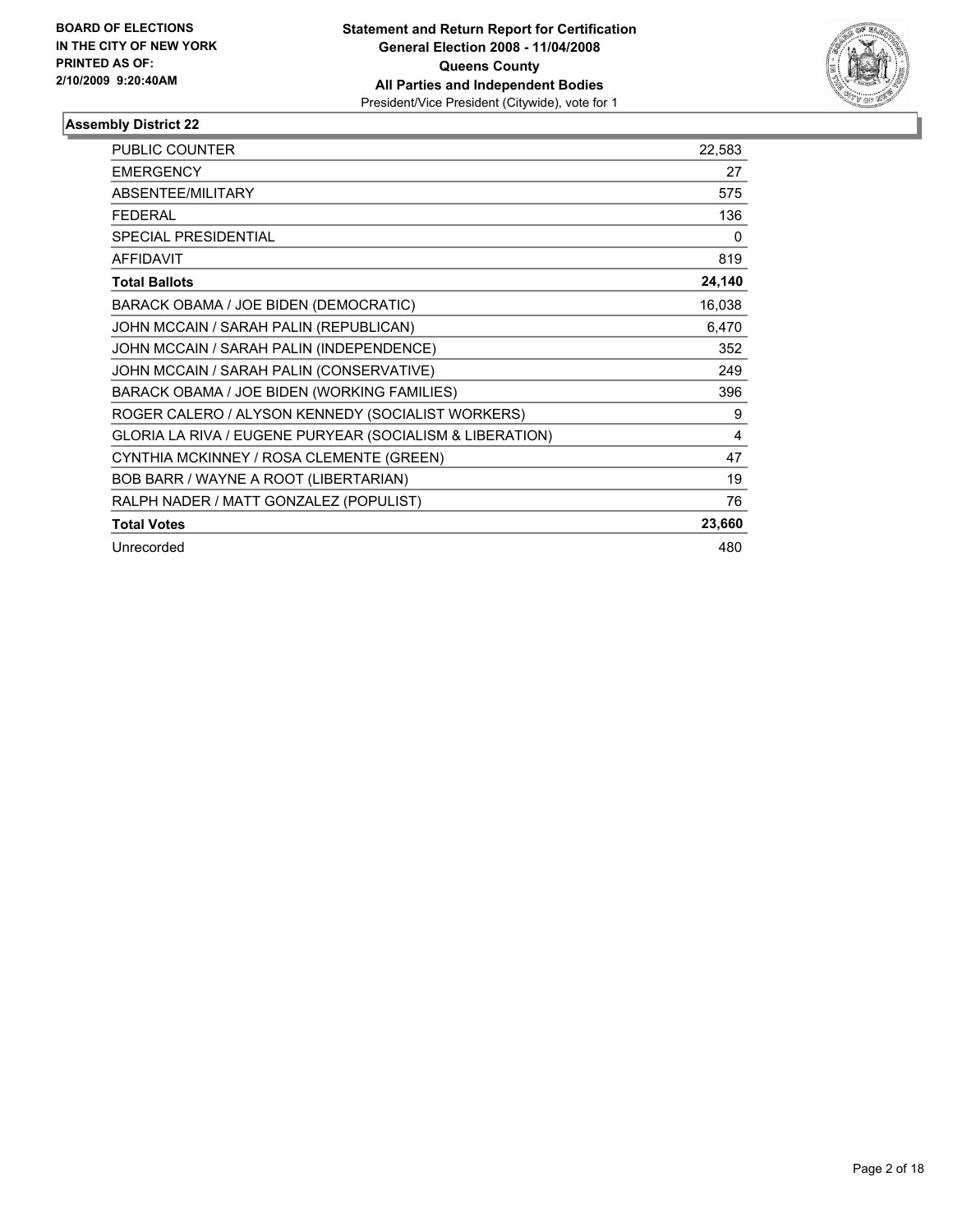

| Unrecorded                                               | 311          |
|----------------------------------------------------------|--------------|
| <b>Total Votes</b>                                       | 40,912       |
| RON PAUL (WRITE-IN)                                      | 3            |
| MITCHELL COHEN (WRITE-IN)                                | $\mathbf{1}$ |
| JAKE THOMAS (WRITE-IN)                                   | 1            |
| HILLARY CLINTON (WRITE-IN)                               | 5            |
| DR. LAURA KROPFF (WRITE-IN)                              | 1            |
| DAVID MCHL (WRITE-IN)                                    | 1            |
| <b>BRIAN LOSSIN (WRITE-IN)</b>                           | 1            |
| ARTHUR MCGOLDRICK (WRITE-IN)                             | 1            |
| RALPH NADER / MATT GONZALEZ (POPULIST)                   | 136          |
| BOB BARR / WAYNE A ROOT (LIBERTARIAN)                    | 47           |
| CYNTHIA MCKINNEY / ROSA CLEMENTE (GREEN)                 | 69           |
| GLORIA LA RIVA / EUGENE PURYEAR (SOCIALISM & LIBERATION) | 6            |
| ROGER CALERO / ALYSON KENNEDY (SOCIALIST WORKERS)        | 15           |
| BARACK OBAMA / JOE BIDEN (WORKING FAMILIES)              | 715          |
| JOHN MCCAIN / SARAH PALIN (CONSERVATIVE)                 | 1,143        |
| JOHN MCCAIN / SARAH PALIN (INDEPENDENCE)                 | 850          |
| JOHN MCCAIN / SARAH PALIN (REPUBLICAN)                   | 16,731       |
| BARACK OBAMA / JOE BIDEN (DEMOCRATIC)                    | 21,186       |
| <b>Total Ballots</b>                                     | 41,223       |
| <b>AFFIDAVIT</b>                                         | 1,387        |
| SPECIAL PRESIDENTIAL                                     | 0            |
| <b>FEDERAL</b>                                           | 267          |
| ABSENTEE/MILITARY                                        | 1,227        |
| <b>EMERGENCY</b>                                         | 18           |
| PUBLIC COUNTER                                           | 38,324       |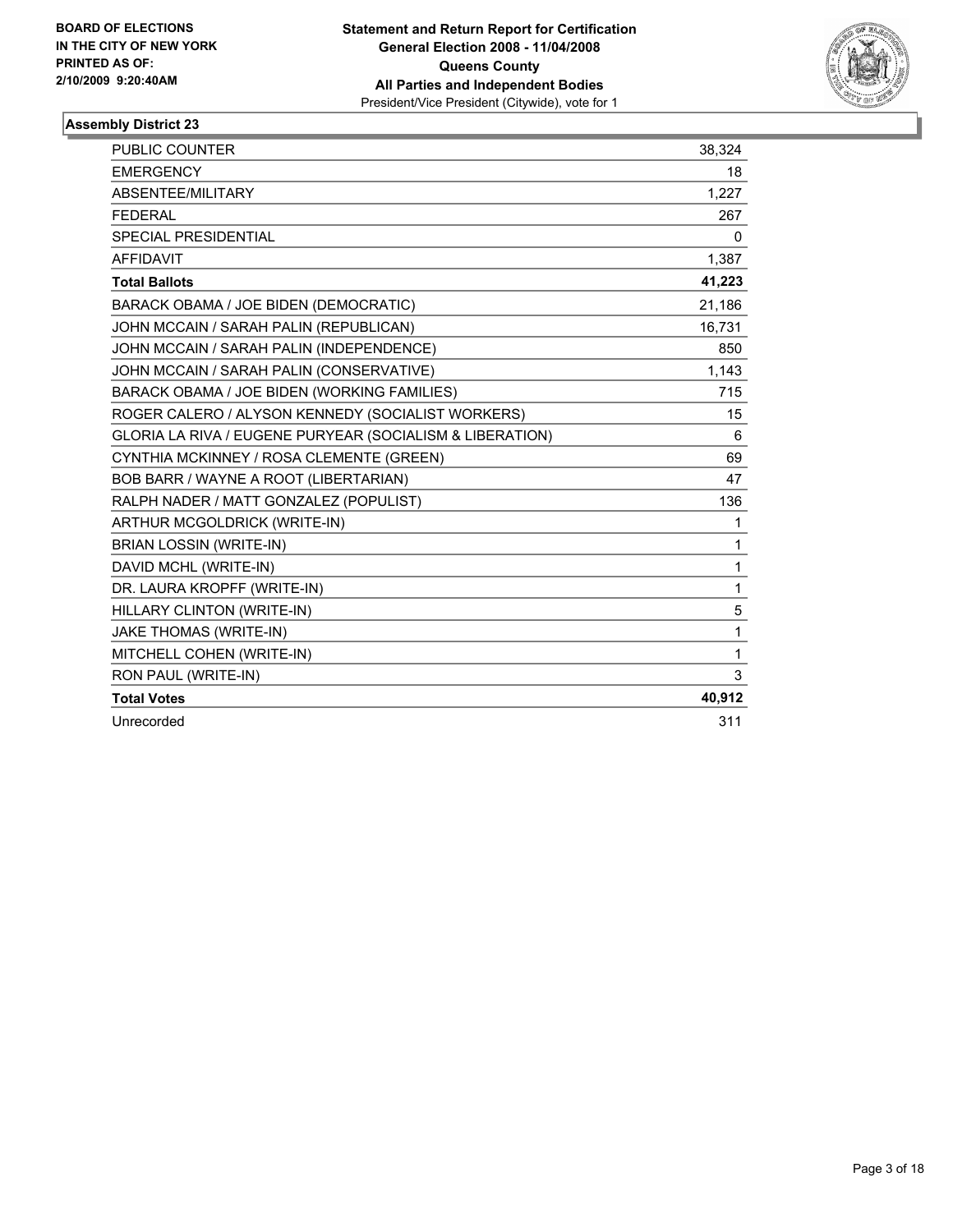

| <b>PUBLIC COUNTER</b>                                    | 42,633         |
|----------------------------------------------------------|----------------|
| <b>EMERGENCY</b>                                         | 497            |
| ABSENTEE/MILITARY                                        | 1,370          |
| <b>FEDERAL</b>                                           | 295            |
| <b>SPECIAL PRESIDENTIAL</b>                              | $\mathbf{0}$   |
| <b>AFFIDAVIT</b>                                         | 1,031          |
| <b>Total Ballots</b>                                     | 45,826         |
| BARACK OBAMA / JOE BIDEN (DEMOCRATIC)                    | 29.036         |
| JOHN MCCAIN / SARAH PALIN (REPUBLICAN)                   | 13,637         |
| JOHN MCCAIN / SARAH PALIN (INDEPENDENCE)                 | 800            |
| JOHN MCCAIN / SARAH PALIN (CONSERVATIVE)                 | 735            |
| BARACK OBAMA / JOE BIDEN (WORKING FAMILIES)              | 713            |
| ROGER CALERO / ALYSON KENNEDY (SOCIALIST WORKERS)        | 19             |
| GLORIA LA RIVA / EUGENE PURYEAR (SOCIALISM & LIBERATION) | 10             |
| CYNTHIA MCKINNEY / ROSA CLEMENTE (GREEN)                 | 72             |
| BOB BARR / WAYNE A ROOT (LIBERTARIAN)                    | 57             |
| RALPH NADER / MATT GONZALEZ (POPULIST)                   | 209            |
| CHUCK BALDWIN (OFFICIAL WRITE-IN)                        | 6              |
| <b>GREGG MCGRATH (WRITE-IN)</b>                          | 1              |
| HILLARY CLINTON (WRITE-IN)                               | 8              |
| JESSE VENTURA (WRITE-IN)                                 | 1              |
| JOHN GLENN (WRITE-IN)                                    | 1              |
| JOHN STOSSEL (WRITE-IN)                                  | $\overline{2}$ |
| PETER RAY (WRITE-IN)                                     | $\mathbf{1}$   |
| ROBERT DONG (WRITE-IN)                                   | 1              |
| RON PAUL (WRITE-IN)                                      | 4              |
| <b>Total Votes</b>                                       | 45,313         |
| Unrecorded                                               | 513            |
|                                                          |                |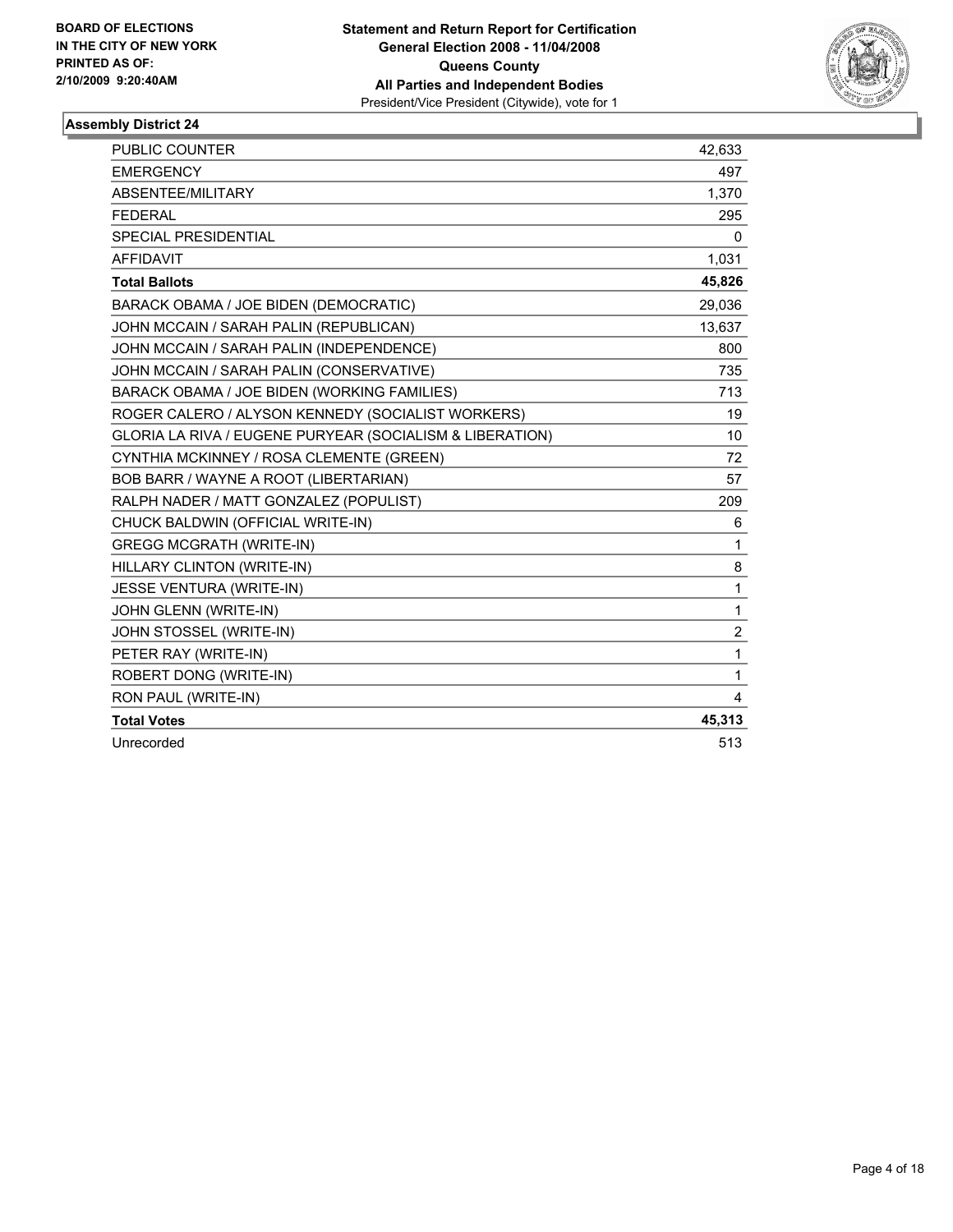

| <b>PUBLIC COUNTER</b>                                    | 29,859         |
|----------------------------------------------------------|----------------|
| <b>EMERGENCY</b>                                         | 281            |
| ABSENTEE/MILITARY                                        | 777            |
| <b>FEDERAL</b>                                           | 261            |
| <b>SPECIAL PRESIDENTIAL</b>                              | 0              |
| <b>AFFIDAVIT</b>                                         | 1,011          |
| <b>Total Ballots</b>                                     | 32,189         |
| BARACK OBAMA / JOE BIDEN (DEMOCRATIC)                    | 20,994         |
| JOHN MCCAIN / SARAH PALIN (REPUBLICAN)                   | 9,109          |
| JOHN MCCAIN / SARAH PALIN (INDEPENDENCE)                 | 498            |
| JOHN MCCAIN / SARAH PALIN (CONSERVATIVE)                 | 500            |
| BARACK OBAMA / JOE BIDEN (WORKING FAMILIES)              | 554            |
| ROGER CALERO / ALYSON KENNEDY (SOCIALIST WORKERS)        | 11             |
| GLORIA LA RIVA / EUGENE PURYEAR (SOCIALISM & LIBERATION) | $\overline{7}$ |
| CYNTHIA MCKINNEY / ROSA CLEMENTE (GREEN)                 | 49             |
| BOB BARR / WAYNE A ROOT (LIBERTARIAN)                    | 36             |
| RALPH NADER / MATT GONZALEZ (POPULIST)                   | 99             |
| CHUCK BALDWIN (OFFICIAL WRITE-IN)                        | 4              |
| CARLOS ALAMAR (WRITE-IN)                                 | 1              |
| HILLARY CLINTON (WRITE-IN)                               | $\overline{2}$ |
| HILLARY CLINTON/BARACK OBAMA (WRITE-IN)                  | 1              |
| KATIE COURIC (WRITE-IN)                                  | 1              |
| RON PAUL (WRITE-IN)                                      | 4              |
| <b>Total Votes</b>                                       | 31,870         |
| Unrecorded                                               | 319            |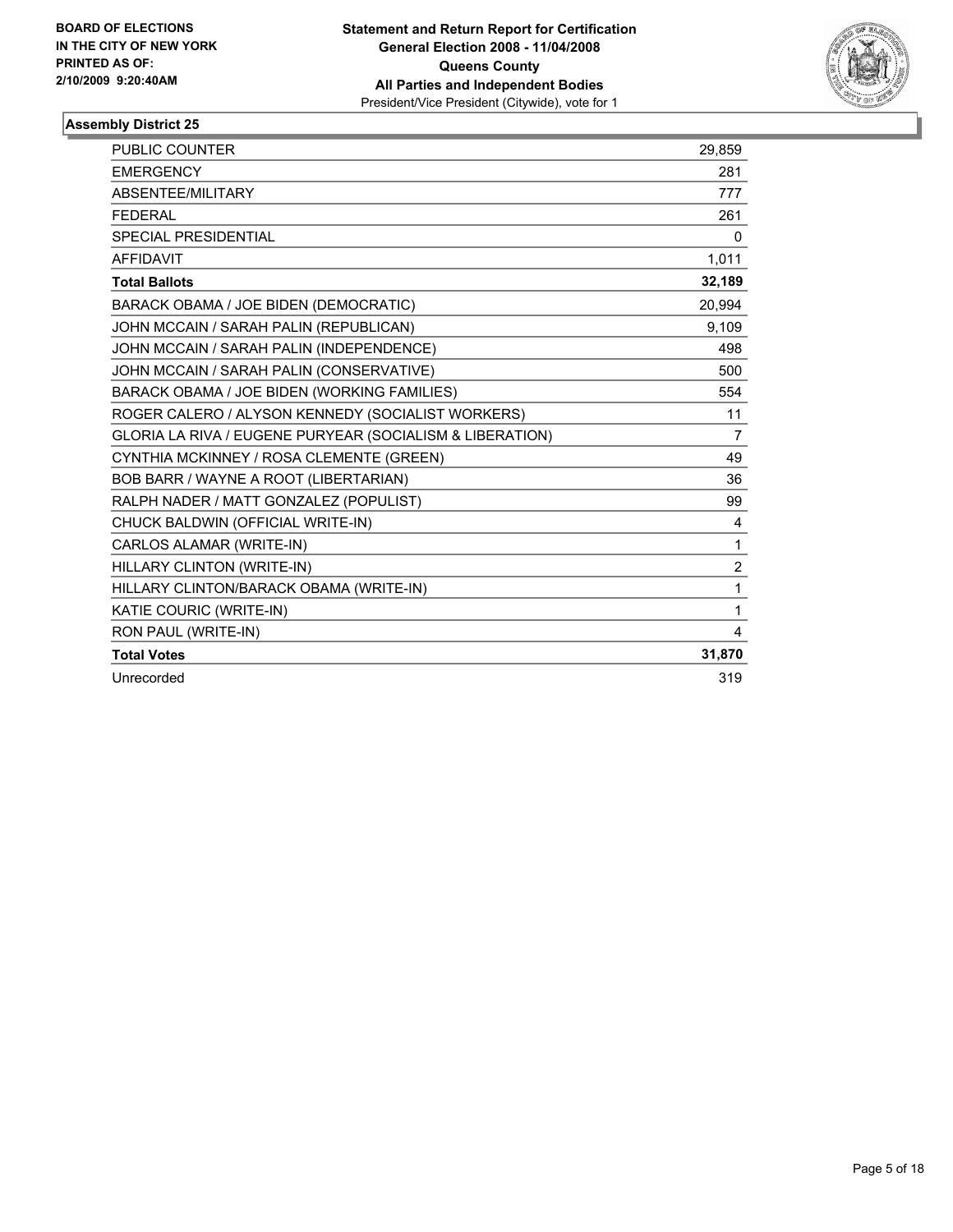

| <b>PUBLIC COUNTER</b>                                    | 43,080                  |
|----------------------------------------------------------|-------------------------|
| <b>EMERGENCY</b>                                         | 236                     |
| ABSENTEE/MILITARY                                        | 1,495                   |
| <b>FEDERAL</b>                                           | 220                     |
| SPECIAL PRESIDENTIAL                                     | 0                       |
| <b>AFFIDAVIT</b>                                         | 950                     |
| <b>Total Ballots</b>                                     | 45,981                  |
| BARACK OBAMA / JOE BIDEN (DEMOCRATIC)                    | 26,169                  |
| JOHN MCCAIN / SARAH PALIN (REPUBLICAN)                   | 16,568                  |
| JOHN MCCAIN / SARAH PALIN (INDEPENDENCE)                 | 892                     |
| JOHN MCCAIN / SARAH PALIN (CONSERVATIVE)                 | 956                     |
| BARACK OBAMA / JOE BIDEN (WORKING FAMILIES)              | 600                     |
| ROGER CALERO / ALYSON KENNEDY (SOCIALIST WORKERS)        | 16                      |
| GLORIA LA RIVA / EUGENE PURYEAR (SOCIALISM & LIBERATION) | 8                       |
| CYNTHIA MCKINNEY / ROSA CLEMENTE (GREEN)                 | 77                      |
| <b>BOB BARR / WAYNE A ROOT (LIBERTARIAN)</b>             | 61                      |
| RALPH NADER / MATT GONZALEZ (POPULIST)                   | 201                     |
| ANDREW FREITAG (WRITE-IN)                                | 1                       |
| BARRY GREENBERG (WRITE-IN)                               | 1                       |
| CHARLES W BEETZ (WRITE-IN)                               | 1                       |
| CHRISTOPHER PARK (WRITE-IN)                              | 1                       |
| <b>COLIN POWELL (WRITE-IN)</b>                           | 1                       |
| DAVID A. TANE (WRITE-IN)                                 | 1                       |
| EDWARD KENNEDY (WRITE-IN)                                | 1                       |
| HILLARY CLINTON (WRITE-IN)                               | $\overline{\mathbf{c}}$ |
| MICHAEL BLOOMBERG (WRITE-IN)                             | 1                       |
| MITT ROMNEY (WRITE-IN)                                   | 1                       |
| RON PAUL (WRITE-IN)                                      | 6                       |
| SEBASTIAN D'BROWSKY (WRITE-IN)                           | 1                       |
| <b>Total Votes</b>                                       | 45,566                  |
| Unrecorded                                               | 415                     |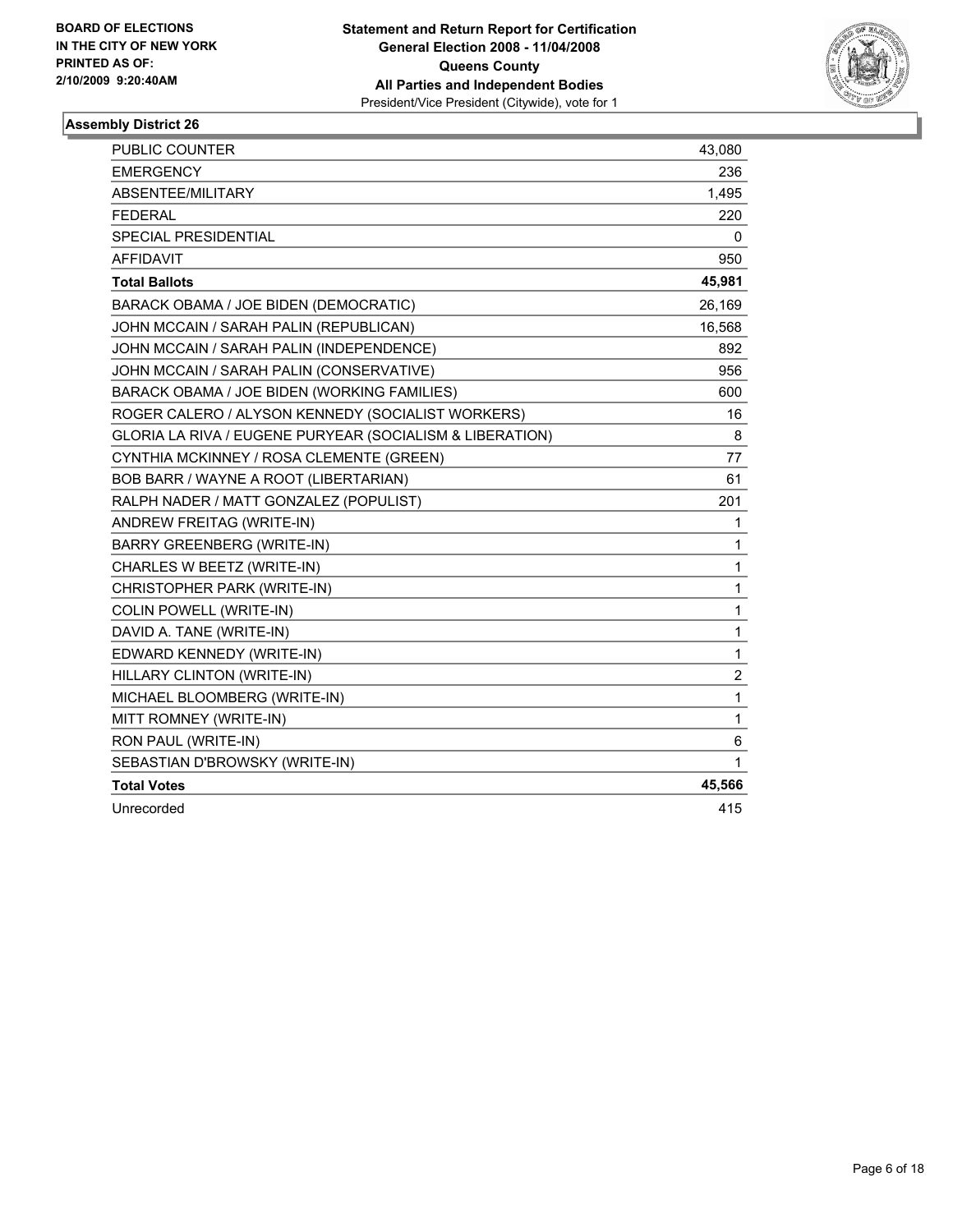

| <b>PUBLIC COUNTER</b>                                    | 33,731   |
|----------------------------------------------------------|----------|
| <b>EMERGENCY</b>                                         | 148      |
| ABSENTEE/MILITARY                                        | 992      |
| <b>FEDERAL</b>                                           | 508      |
| <b>SPECIAL PRESIDENTIAL</b>                              | $\Omega$ |
| <b>AFFIDAVIT</b>                                         | 1,164    |
| <b>Total Ballots</b>                                     | 36,543   |
| BARACK OBAMA / JOE BIDEN (DEMOCRATIC)                    | 22,750   |
| JOHN MCCAIN / SARAH PALIN (REPUBLICAN)                   | 11,306   |
| JOHN MCCAIN / SARAH PALIN (INDEPENDENCE)                 | 645      |
| JOHN MCCAIN / SARAH PALIN (CONSERVATIVE)                 | 509      |
| BARACK OBAMA / JOE BIDEN (WORKING FAMILIES)              | 716      |
| ROGER CALERO / ALYSON KENNEDY (SOCIALIST WORKERS)        | 16       |
| GLORIA LA RIVA / EUGENE PURYEAR (SOCIALISM & LIBERATION) | 9        |
| CYNTHIA MCKINNEY / ROSA CLEMENTE (GREEN)                 | 76       |
| BOB BARR / WAYNE A ROOT (LIBERTARIAN)                    | 62       |
| RALPH NADER / MATT GONZALEZ (POPULIST)                   | 126      |
| ARBEN VULAJ (WRITE-IN)                                   | 1        |
| HILLARY CLINTON (WRITE-IN)                               | 3        |
| JED WEILL (WRITE-IN)                                     | 1        |
| NOAH SILVERSMITH (WRITE-IN)                              | 1        |
| PARIS HILTON (WRITE-IN)                                  | 1        |
| RON PAUL (WRITE-IN)                                      | 9        |
| <b>Total Votes</b>                                       | 36,231   |
| Unrecorded                                               | 312      |

| <b>PUBLIC COUNTER</b>                                    | 40,523 |
|----------------------------------------------------------|--------|
| <b>EMERGENCY</b>                                         | 56     |
| ABSENTEE/MILITARY                                        | 1,561  |
| <b>FEDERAL</b>                                           | 475    |
| <b>SPECIAL PRESIDENTIAL</b>                              | 0      |
| <b>AFFIDAVIT</b>                                         | 1,178  |
| <b>Total Ballots</b>                                     | 43,793 |
| BARACK OBAMA / JOE BIDEN (DEMOCRATIC)                    | 25,977 |
| JOHN MCCAIN / SARAH PALIN (REPUBLICAN)                   | 14,534 |
| JOHN MCCAIN / SARAH PALIN (INDEPENDENCE)                 | 880    |
| JOHN MCCAIN / SARAH PALIN (CONSERVATIVE)                 | 778    |
| BARACK OBAMA / JOE BIDEN (WORKING FAMILIES)              | 873    |
| ROGER CALERO / ALYSON KENNEDY (SOCIALIST WORKERS)        | 23     |
| GLORIA LA RIVA / EUGENE PURYEAR (SOCIALISM & LIBERATION) | 10     |
| CYNTHIA MCKINNEY / ROSA CLEMENTE (GREEN)                 | 102    |
| BOB BARR / WAYNE A ROOT (LIBERTARIAN)                    | 97     |
| RALPH NADER / MATT GONZALEZ (POPULIST)                   | 222    |
| HILLARY CLINTON (WRITE-IN)                               | 2      |
| <b>Total Votes</b>                                       | 43,498 |
| Unrecorded                                               | 295    |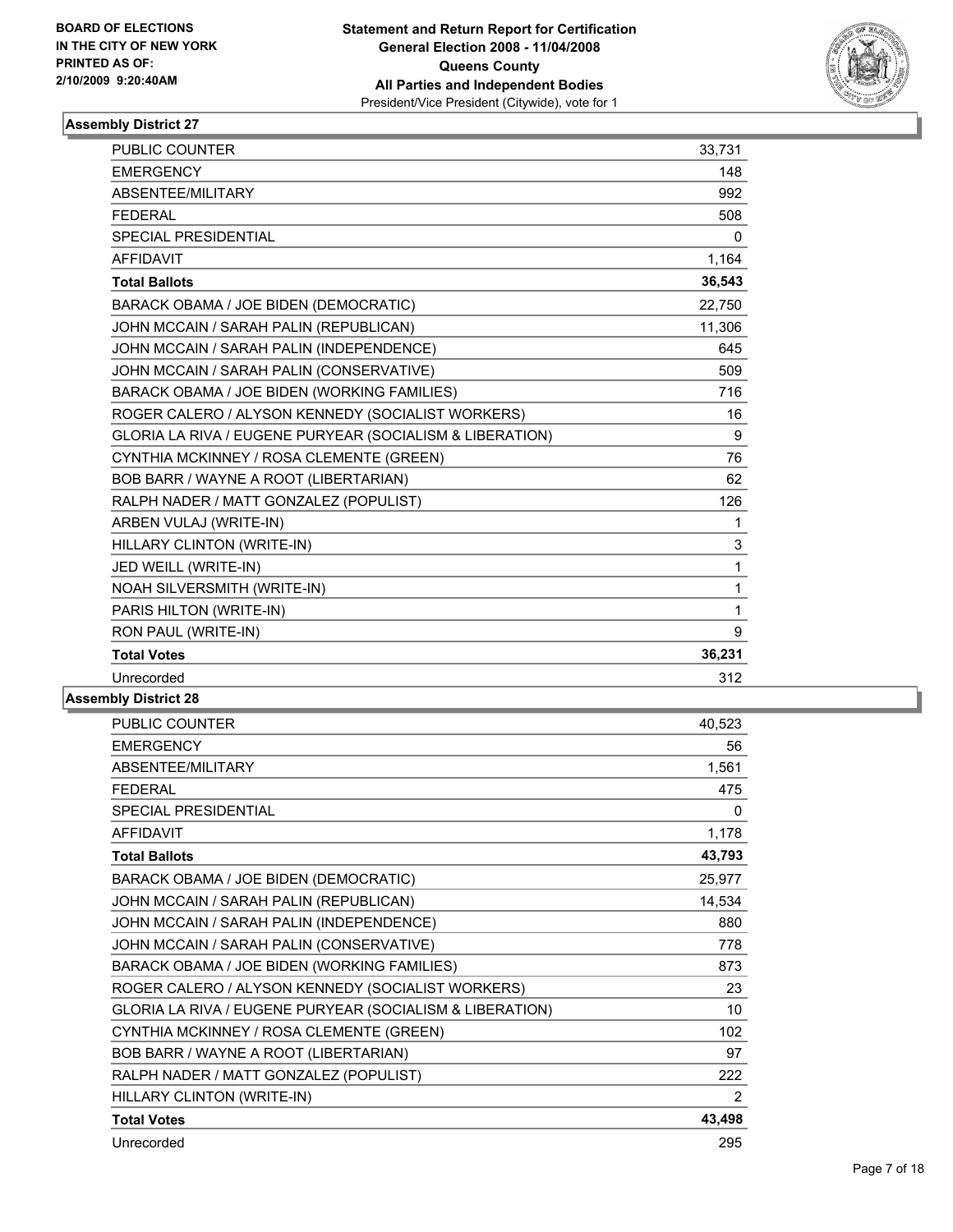

| <b>PUBLIC COUNTER</b>                                    | 40,927         |
|----------------------------------------------------------|----------------|
| <b>EMERGENCY</b>                                         | 7              |
| <b>ABSENTEE/MILITARY</b>                                 | 1,067          |
| <b>FFDFRAL</b>                                           | 93             |
| <b>SPECIAL PRESIDENTIAL</b>                              | 0              |
| <b>AFFIDAVIT</b>                                         | 1,505          |
| <b>Total Ballots</b>                                     | 43,599         |
| BARACK OBAMA / JOE BIDEN (DEMOCRATIC)                    | 40,295         |
| JOHN MCCAIN / SARAH PALIN (REPUBLICAN)                   | 1,854          |
| JOHN MCCAIN / SARAH PALIN (INDEPENDENCE)                 | 119            |
| JOHN MCCAIN / SARAH PALIN (CONSERVATIVE)                 | 123            |
| BARACK OBAMA / JOE BIDEN (WORKING FAMILIES)              | 887            |
| ROGER CALERO / ALYSON KENNEDY (SOCIALIST WORKERS)        | 5              |
| GLORIA LA RIVA / EUGENE PURYEAR (SOCIALISM & LIBERATION) | 5              |
| CYNTHIA MCKINNEY / ROSA CLEMENTE (GREEN)                 | 39             |
| BOB BARR / WAYNE A ROOT (LIBERTARIAN)                    | 11             |
| RALPH NADER / MATT GONZALEZ (POPULIST)                   | 24             |
| CHUCK BALDWIN (OFFICIAL WRITE-IN)                        | 1              |
| HILLARY CLINTON (WRITE-IN)                               | $\overline{2}$ |
| MARY L CROWIN (WRITE-IN)                                 | 1              |
| <b>Total Votes</b>                                       | 43,366         |
| Unrecorded                                               | 233            |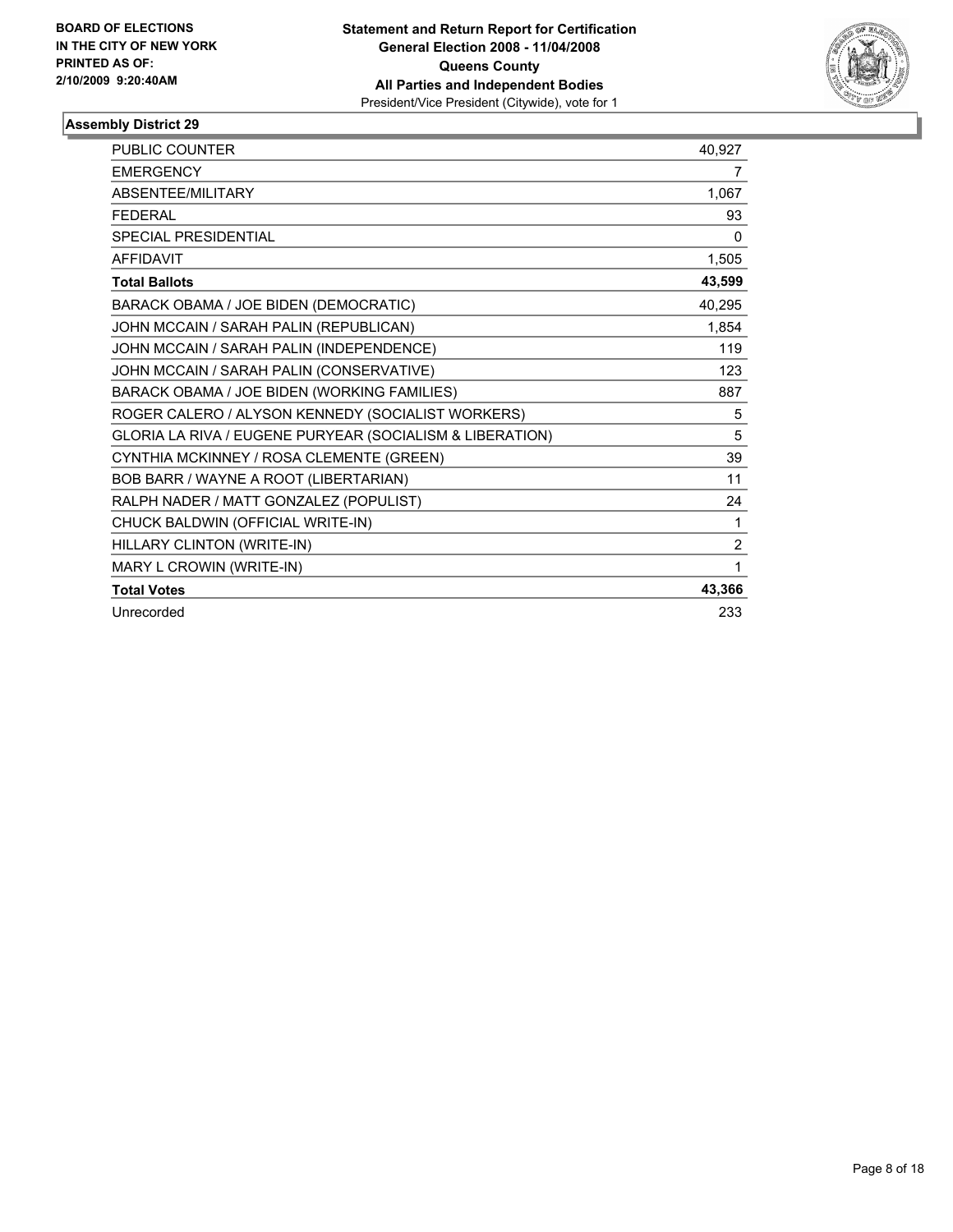

| PUBLIC COUNTER                                           | 32,460 |
|----------------------------------------------------------|--------|
| <b>EMERGENCY</b>                                         | 67     |
| ABSENTEE/MILITARY                                        | 721    |
| <b>FEDERAL</b>                                           | 277    |
| SPECIAL PRESIDENTIAL                                     | 0      |
| <b>AFFIDAVIT</b>                                         | 1,064  |
| <b>Total Ballots</b>                                     | 34,589 |
| BARACK OBAMA / JOE BIDEN (DEMOCRATIC)                    | 22,044 |
| JOHN MCCAIN / SARAH PALIN (REPUBLICAN)                   | 9,893  |
| JOHN MCCAIN / SARAH PALIN (INDEPENDENCE)                 | 618    |
| JOHN MCCAIN / SARAH PALIN (CONSERVATIVE)                 | 627    |
| BARACK OBAMA / JOE BIDEN (WORKING FAMILIES)              | 809    |
| ROGER CALERO / ALYSON KENNEDY (SOCIALIST WORKERS)        | 10     |
| GLORIA LA RIVA / EUGENE PURYEAR (SOCIALISM & LIBERATION) | 8      |
| CYNTHIA MCKINNEY / ROSA CLEMENTE (GREEN)                 | 77     |
| BOB BARR / WAYNE A ROOT (LIBERTARIAN)                    | 74     |
| RALPH NADER / MATT GONZALEZ (POPULIST)                   | 160    |
| CHUCK BALDWIN (OFFICIAL WRITE-IN)                        | 3      |
| <b>BARBARA SIBERT (WRITE-IN)</b>                         | 1      |
| HILLARY CLINTON (WRITE-IN)                               | 4      |
| JESSE VENTURA (WRITE-IN)                                 | 1      |
| PUDGY WHITE (WRITE-IN)                                   | 1      |
| RON PAUL (WRITE-IN)                                      | 3      |
| STEPAN BANTALINI (WRITE-IN)                              | 1      |
| <b>Total Votes</b>                                       | 34,334 |
| Unrecorded                                               | 255    |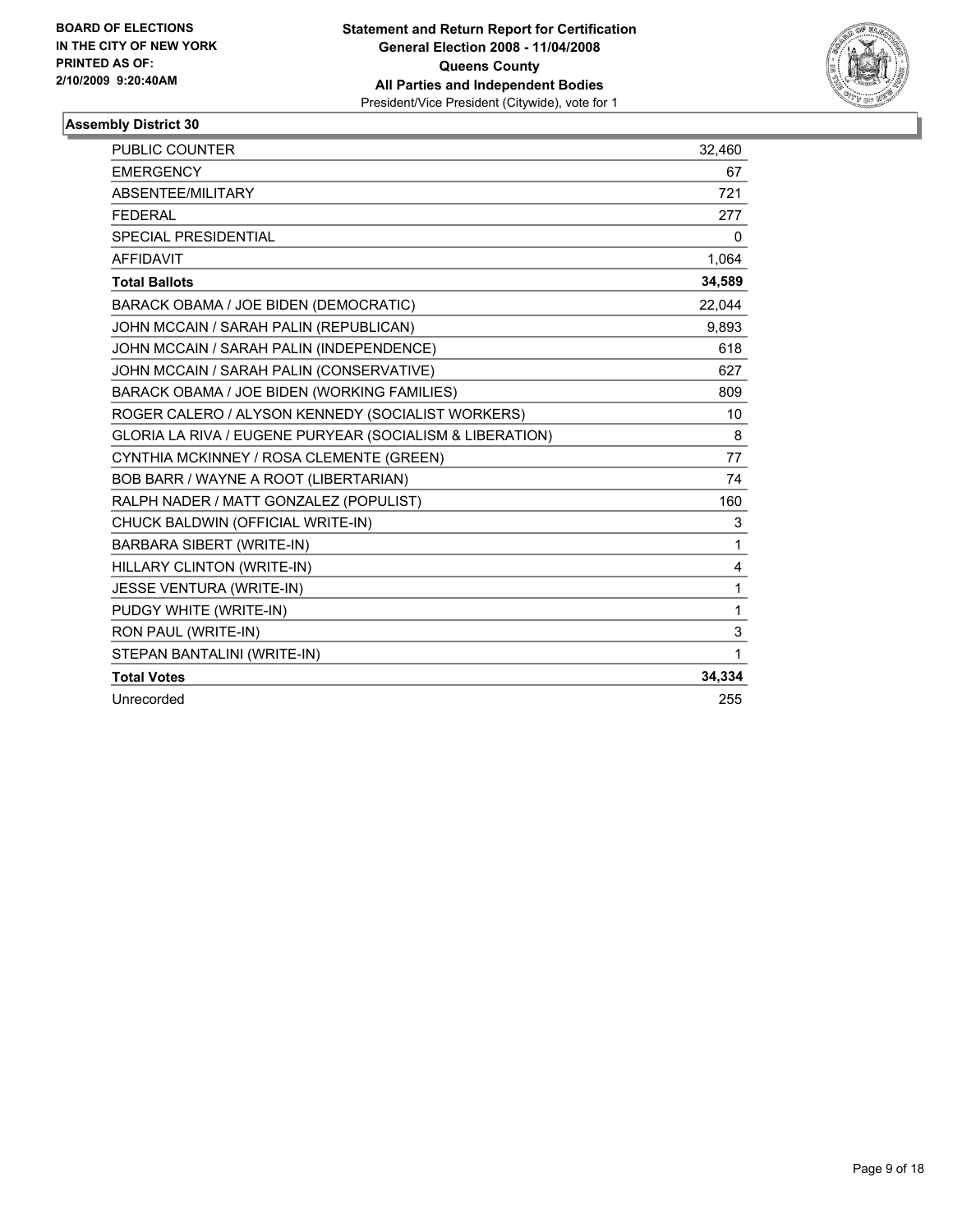

| <b>PUBLIC COUNTER</b>                                    | 35,456          |
|----------------------------------------------------------|-----------------|
| <b>EMERGENCY</b>                                         | 231             |
| ABSENTEE/MILITARY                                        | 907             |
| <b>FEDERAL</b>                                           | 105             |
| <b>SPECIAL PRESIDENTIAL</b>                              | 0               |
| <b>AFFIDAVIT</b>                                         | 1,741           |
| <b>Total Ballots</b>                                     | 38,440          |
| BARACK OBAMA / JOE BIDEN (DEMOCRATIC)                    | 34,448          |
| JOHN MCCAIN / SARAH PALIN (REPUBLICAN)                   | 2,343           |
| JOHN MCCAIN / SARAH PALIN (INDEPENDENCE)                 | 138             |
| JOHN MCCAIN / SARAH PALIN (CONSERVATIVE)                 | 131             |
| BARACK OBAMA / JOE BIDEN (WORKING FAMILIES)              | 955             |
| ROGER CALERO / ALYSON KENNEDY (SOCIALIST WORKERS)        | 4               |
| GLORIA LA RIVA / EUGENE PURYEAR (SOCIALISM & LIBERATION) | $\overline{7}$  |
| CYNTHIA MCKINNEY / ROSA CLEMENTE (GREEN)                 | 33              |
| BOB BARR / WAYNE A ROOT (LIBERTARIAN)                    | 12 <sup>°</sup> |
| RALPH NADER / MATT GONZALEZ (POPULIST)                   | 31              |
| E. FINK (WRITE-IN)                                       | 1               |
| JOHN EDWARDS (WRITE-IN)                                  | 1               |
| MARTIN SORENSEN (WRITE-IN)                               | 1               |
| MICHELLE TITUS (WRITE-IN)                                | 1               |
| RUBEN WILLS (WRITE-IN)                                   | 1               |
| <b>Total Votes</b>                                       | 38,107          |
| Unrecorded                                               | 333             |
|                                                          |                 |

| <b>PUBLIC COUNTER</b>                                    | 38,530 |
|----------------------------------------------------------|--------|
| <b>EMERGENCY</b>                                         | 52     |
| ABSENTEE/MILITARY                                        | 717    |
| <b>FEDERAL</b>                                           | 70     |
| SPECIAL PRESIDENTIAL                                     | 0      |
| <b>AFFIDAVIT</b>                                         | 1,800  |
| <b>Total Ballots</b>                                     | 41,169 |
| BARACK OBAMA / JOE BIDEN (DEMOCRATIC)                    | 38,624 |
| JOHN MCCAIN / SARAH PALIN (REPUBLICAN)                   | 1,141  |
| JOHN MCCAIN / SARAH PALIN (INDEPENDENCE)                 | 78     |
| JOHN MCCAIN / SARAH PALIN (CONSERVATIVE)                 | 69     |
| BARACK OBAMA / JOE BIDEN (WORKING FAMILIES)              | 995    |
| ROGER CALERO / ALYSON KENNEDY (SOCIALIST WORKERS)        | 5      |
| GLORIA LA RIVA / EUGENE PURYEAR (SOCIALISM & LIBERATION) | 3      |
| CYNTHIA MCKINNEY / ROSA CLEMENTE (GREEN)                 | 36     |
| BOB BARR / WAYNE A ROOT (LIBERTARIAN)                    | 11     |
| RALPH NADER / MATT GONZALEZ (POPULIST)                   | 20     |
| <b>Total Votes</b>                                       | 40,982 |
| Unrecorded                                               | 187    |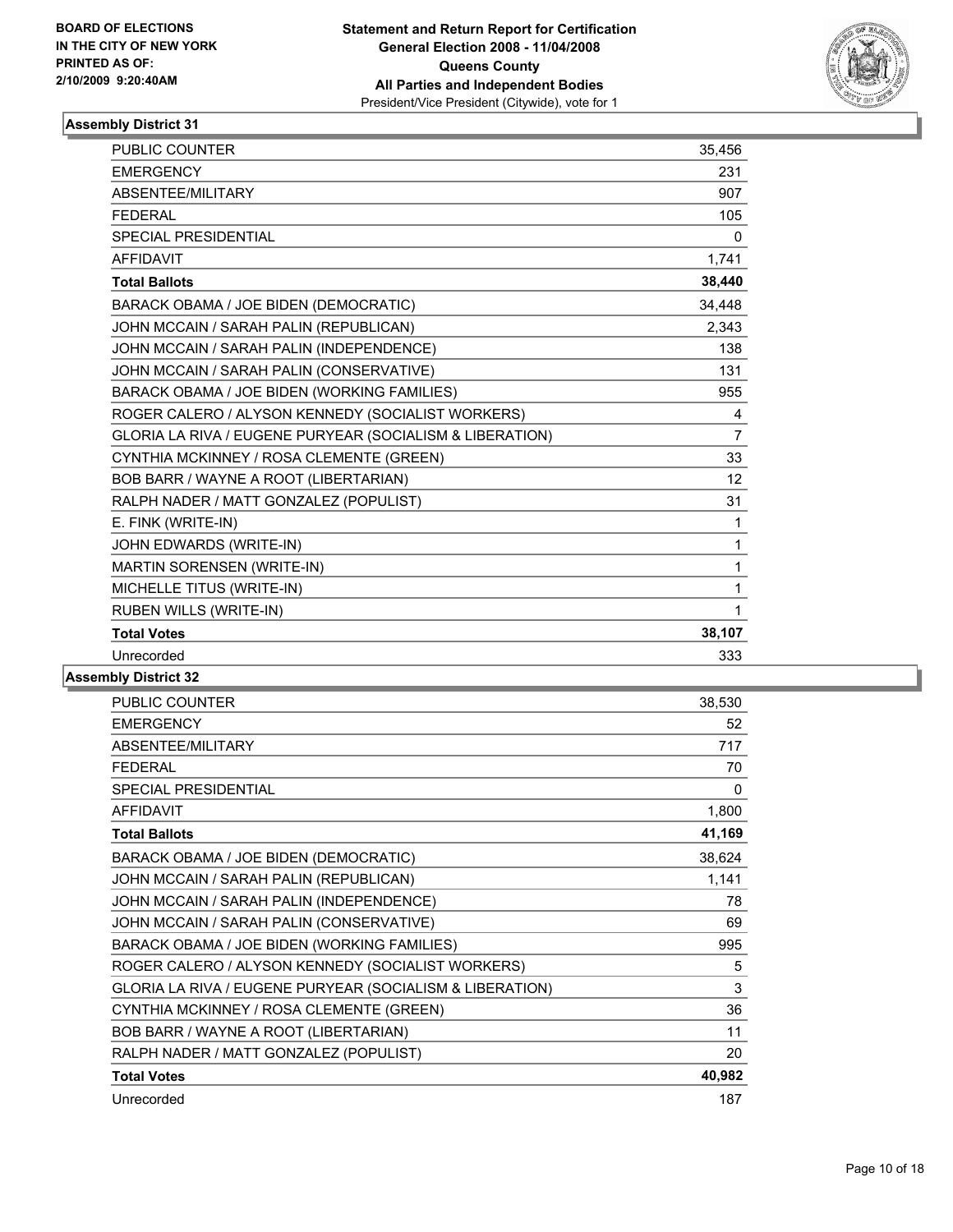

| PUBLIC COUNTER                                           | 43,260 |
|----------------------------------------------------------|--------|
| <b>EMERGENCY</b>                                         | 145    |
| ABSENTEE/MILITARY                                        | 1,006  |
| <b>FEDERAL</b>                                           | 115    |
| <b>SPECIAL PRESIDENTIAL</b>                              | 0      |
| <b>AFFIDAVIT</b>                                         | 1,498  |
| <b>Total Ballots</b>                                     | 46,024 |
| BARACK OBAMA / JOE BIDEN (DEMOCRATIC)                    | 40,396 |
| JOHN MCCAIN / SARAH PALIN (REPUBLICAN)                   | 3,679  |
| JOHN MCCAIN / SARAH PALIN (INDEPENDENCE)                 | 230    |
| JOHN MCCAIN / SARAH PALIN (CONSERVATIVE)                 | 285    |
| BARACK OBAMA / JOE BIDEN (WORKING FAMILIES)              | 923    |
| ROGER CALERO / ALYSON KENNEDY (SOCIALIST WORKERS)        | 6      |
| GLORIA LA RIVA / EUGENE PURYEAR (SOCIALISM & LIBERATION) | 3      |
| CYNTHIA MCKINNEY / ROSA CLEMENTE (GREEN)                 | 39     |
| BOB BARR / WAYNE A ROOT (LIBERTARIAN)                    | 20     |
| RALPH NADER / MATT GONZALEZ (POPULIST)                   | 41     |
| ALAN KEYS (WRITE-IN)                                     | 1      |
| DAWN LANKFORD (WRITE-IN)                                 | 1      |
| HILLARY CLINTON (WRITE-IN)                               |        |
| <b>Total Votes</b>                                       | 45,625 |
| Unrecorded                                               | 399    |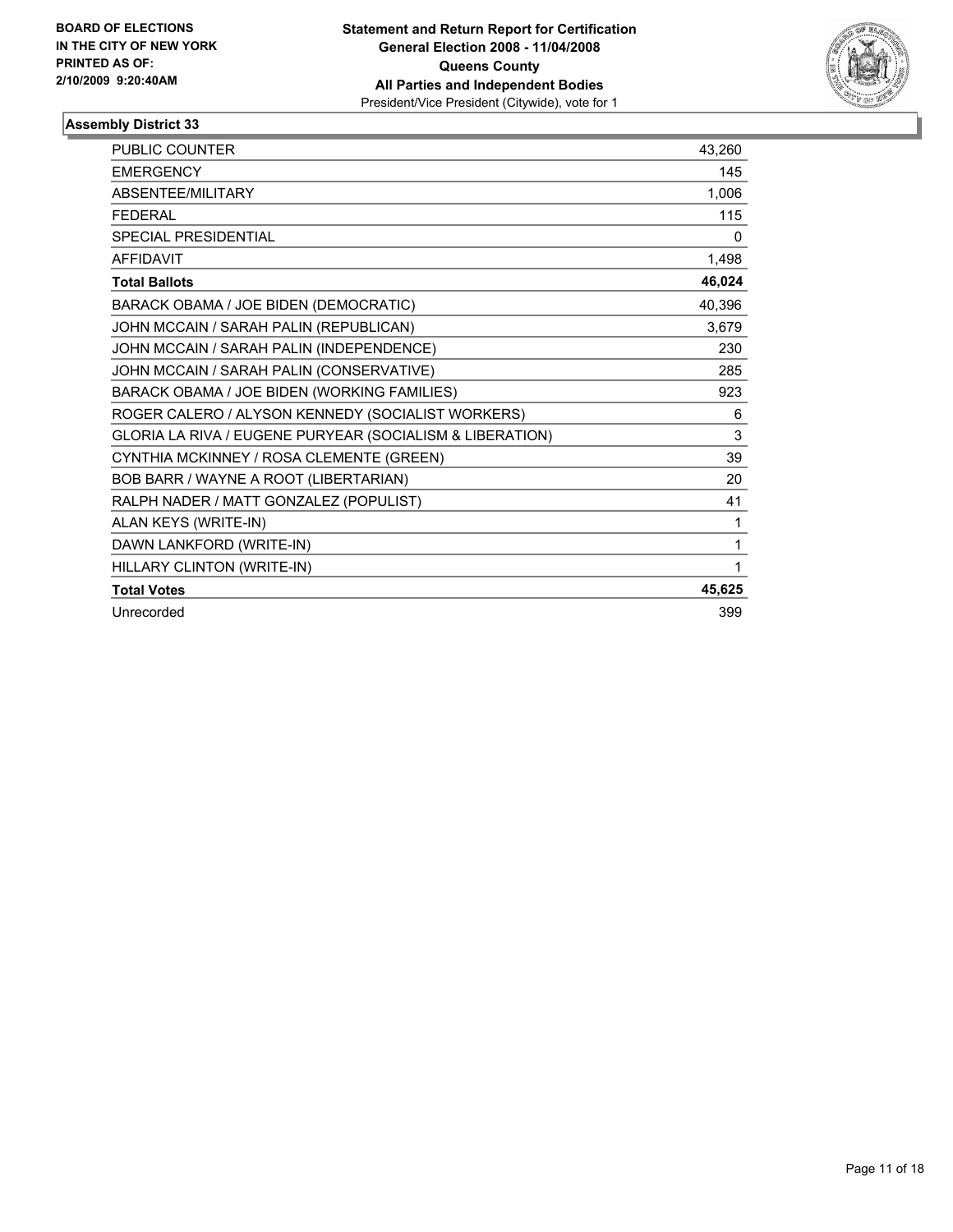

| <b>PUBLIC COUNTER</b>                                    | 25,309 |
|----------------------------------------------------------|--------|
| <b>EMERGENCY</b>                                         | 33     |
| ABSENTEE/MILITARY                                        | 498    |
| <b>FEDERAL</b>                                           | 187    |
| SPECIAL PRESIDENTIAL                                     | 0      |
| <b>AFFIDAVIT</b>                                         | 925    |
| <b>Total Ballots</b>                                     | 26,952 |
| BARACK OBAMA / JOE BIDEN (DEMOCRATIC)                    | 19,880 |
| JOHN MCCAIN / SARAH PALIN (REPUBLICAN)                   | 5,421  |
| JOHN MCCAIN / SARAH PALIN (INDEPENDENCE)                 | 284    |
| JOHN MCCAIN / SARAH PALIN (CONSERVATIVE)                 | 266    |
| BARACK OBAMA / JOE BIDEN (WORKING FAMILIES)              | 625    |
| ROGER CALERO / ALYSON KENNEDY (SOCIALIST WORKERS)        | 9      |
| GLORIA LA RIVA / EUGENE PURYEAR (SOCIALISM & LIBERATION) | 11     |
| CYNTHIA MCKINNEY / ROSA CLEMENTE (GREEN)                 | 38     |
| BOB BARR / WAYNE A ROOT (LIBERTARIAN)                    | 29     |
| RALPH NADER / MATT GONZALEZ (POPULIST)                   | 86     |
| ARNOLD SCHWARZENEGGER (WRITE-IN)                         | 1      |
| EDWARD KIERNAN (WRITE-IN)                                | 1      |
| GILDA JANSEN (WRITE-IN)                                  | 1      |
| HILLARY CLINTON (WRITE-IN)                               | 4      |
| MICHAEL BLOOMBERG (WRITE-IN)                             | 1      |
| PATRICK D TOONEY (WRITE-IN)                              | 1      |
| YVETTE RIDDIELY (WRITE-IN)                               | 1      |
| <b>Total Votes</b>                                       | 26,659 |
| Unrecorded                                               | 293    |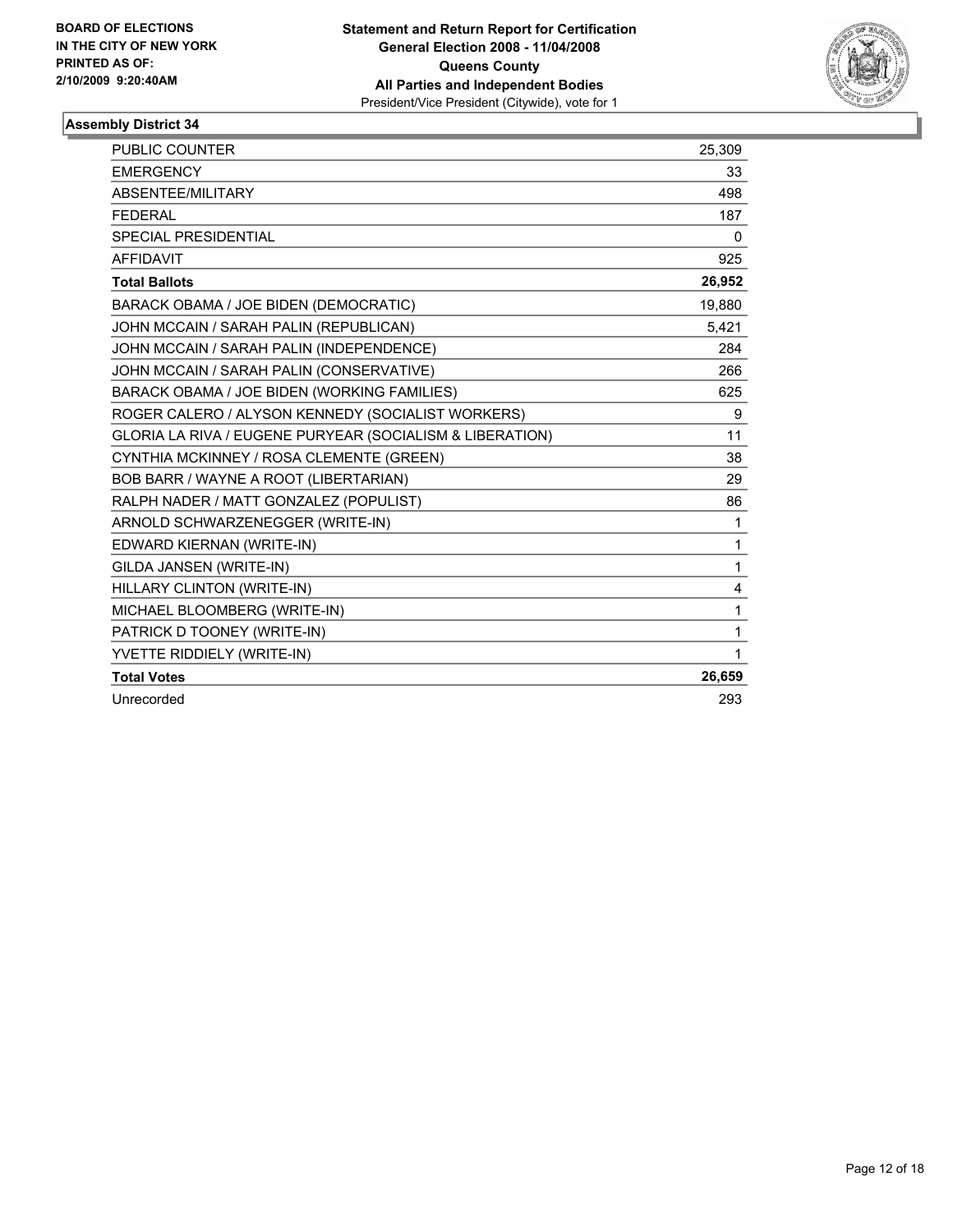

| <b>PUBLIC COUNTER</b>                                    | 25,527       |
|----------------------------------------------------------|--------------|
| <b>EMERGENCY</b>                                         | 28           |
| <b>ABSENTEE/MILITARY</b>                                 | 612          |
| <b>FEDERAL</b>                                           | 130          |
| <b>SPECIAL PRESIDENTIAL</b>                              | $\mathbf{0}$ |
| <b>AFFIDAVIT</b>                                         | 1,021        |
| <b>Total Ballots</b>                                     | 27,318       |
| BARACK OBAMA / JOE BIDEN (DEMOCRATIC)                    | 21,806       |
| JOHN MCCAIN / SARAH PALIN (REPUBLICAN)                   | 4,178        |
| JOHN MCCAIN / SARAH PALIN (INDEPENDENCE)                 | 245          |
| JOHN MCCAIN / SARAH PALIN (CONSERVATIVE)                 | 174          |
| BARACK OBAMA / JOE BIDEN (WORKING FAMILIES)              | 536          |
| ROGER CALERO / ALYSON KENNEDY (SOCIALIST WORKERS)        | 11           |
| GLORIA LA RIVA / EUGENE PURYEAR (SOCIALISM & LIBERATION) | 9            |
| CYNTHIA MCKINNEY / ROSA CLEMENTE (GREEN)                 | 34           |
| BOB BARR / WAYNE A ROOT (LIBERTARIAN)                    | 18           |
| RALPH NADER / MATT GONZALEZ (POPULIST)                   | 46           |
| HILLARY CLINTON (WRITE-IN)                               | 1            |
| MARK ARONOV (WRITE-IN)                                   | 1            |
| MARY RUWATT (WRITE-IN)                                   |              |
| <b>Total Votes</b>                                       | 27,060       |
| Unrecorded                                               | 258          |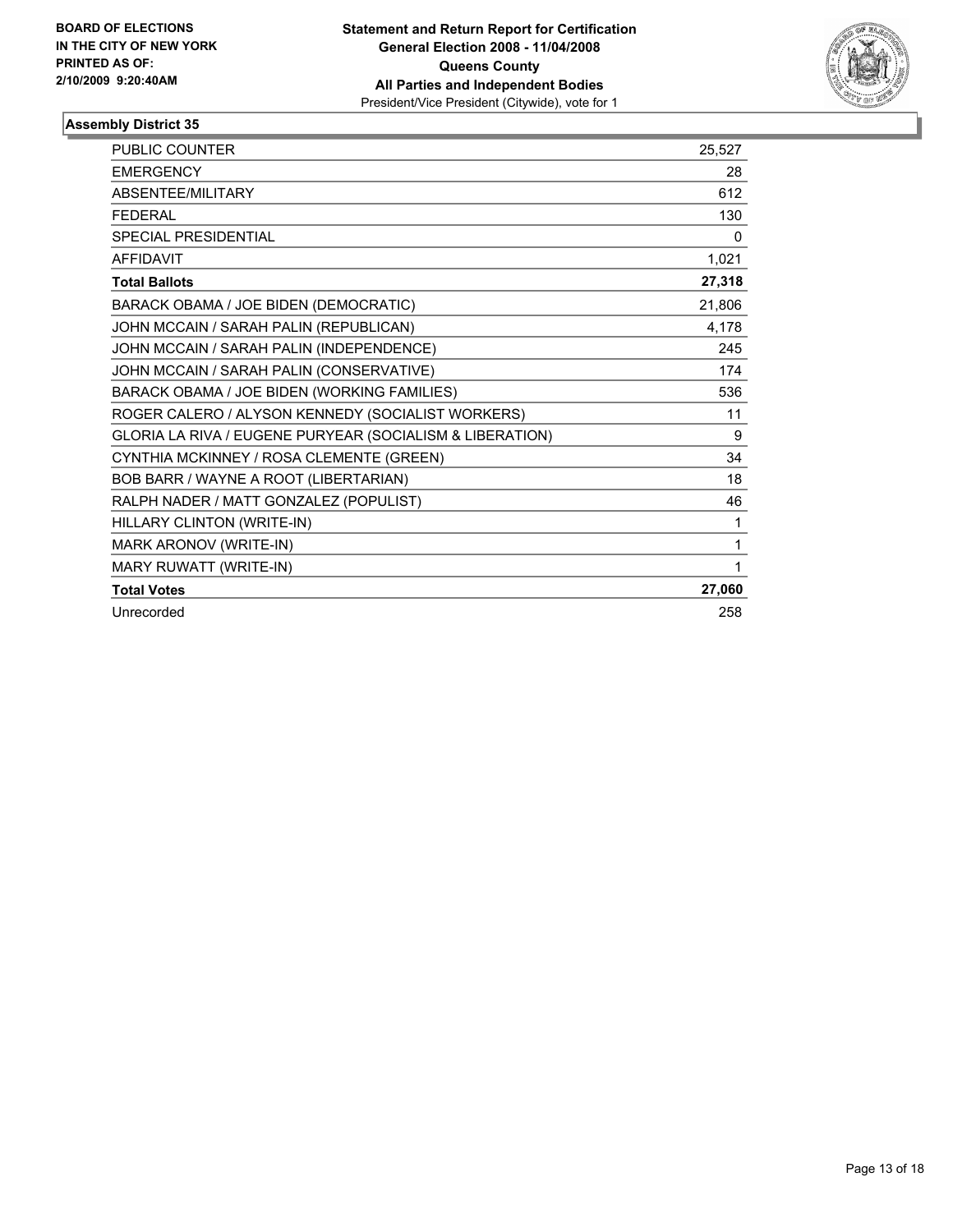

| PUBLIC COUNTER                                           | 33,667          |
|----------------------------------------------------------|-----------------|
| <b>EMERGENCY</b>                                         | 12 <sup>°</sup> |
| ABSENTEE/MILITARY                                        | 754             |
| <b>FEDERAL</b>                                           | 422             |
| SPECIAL PRESIDENTIAL                                     | 0               |
| <b>AFFIDAVIT</b>                                         | 1,416           |
| <b>Total Ballots</b>                                     | 36,271          |
| BARACK OBAMA / JOE BIDEN (DEMOCRATIC)                    | 26,630          |
| JOHN MCCAIN / SARAH PALIN (REPUBLICAN)                   | 7,116           |
| JOHN MCCAIN / SARAH PALIN (INDEPENDENCE)                 | 414             |
| JOHN MCCAIN / SARAH PALIN (CONSERVATIVE)                 | 310             |
| BARACK OBAMA / JOE BIDEN (WORKING FAMILIES)              | 985             |
| ROGER CALERO / ALYSON KENNEDY (SOCIALIST WORKERS)        | 12              |
| GLORIA LA RIVA / EUGENE PURYEAR (SOCIALISM & LIBERATION) | 8               |
| CYNTHIA MCKINNEY / ROSA CLEMENTE (GREEN)                 | 84              |
| BOB BARR / WAYNE A ROOT (LIBERTARIAN)                    | 99              |
| RALPH NADER / MATT GONZALEZ (POPULIST)                   | 214             |
| FATHER JOSEPH KOTERSKI (WRITE-IN)                        | 1               |
| FRANKLIN D. ROOSEVELT (WRITE-IN)                         | 1               |
| HILLARY CLINTON (WRITE-IN)                               | 5               |
| MICHAEL BLOOMBERG (WRITE-IN)                             | 1               |
| RON PAUL (WRITE-IN)                                      | 8               |
| RUDY GULIANI (WRITE-IN)                                  | 1               |
| STEPHEN COLBERT (WRITE-IN)                               | 1               |
| T BOONE PICKENS (WRITE-IN)                               | 1               |
| <b>Total Votes</b>                                       | 35,891          |
| Unrecorded                                               | 380             |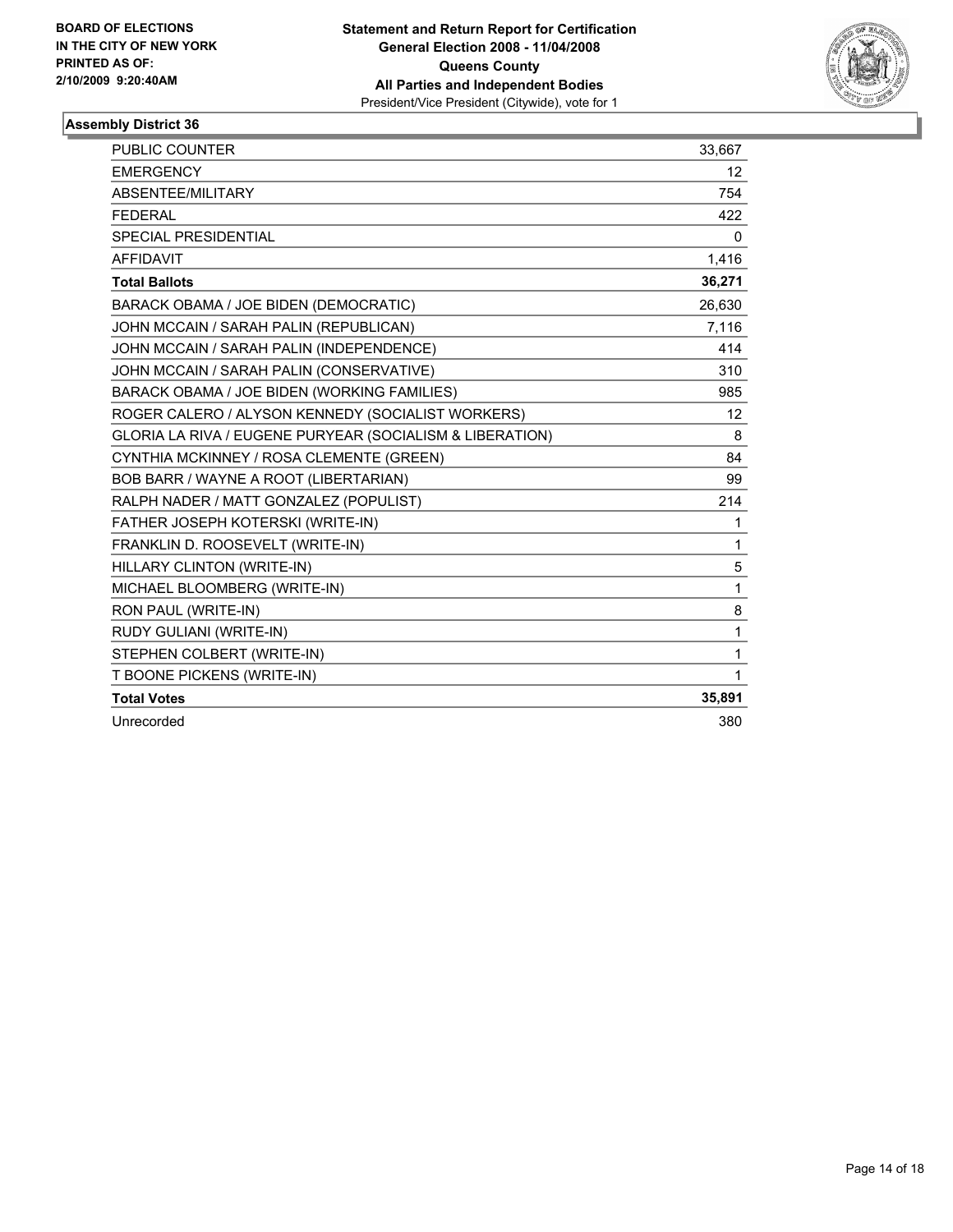

| PUBLIC COUNTER                                           | 29,530         |
|----------------------------------------------------------|----------------|
| <b>EMERGENCY</b>                                         | 277            |
| ABSENTEE/MILITARY                                        | 575            |
| <b>FEDERAL</b>                                           | 187            |
| SPECIAL PRESIDENTIAL                                     | 0              |
| <b>AFFIDAVIT</b>                                         | 1,369          |
| <b>Total Ballots</b>                                     | 31,938         |
| BARACK OBAMA / JOE BIDEN (DEMOCRATIC)                    | 25.127         |
| JOHN MCCAIN / SARAH PALIN (REPUBLICAN)                   | 4.680          |
| JOHN MCCAIN / SARAH PALIN (INDEPENDENCE)                 | 309            |
| JOHN MCCAIN / SARAH PALIN (CONSERVATIVE)                 | 317            |
| BARACK OBAMA / JOE BIDEN (WORKING FAMILIES)              | 971            |
| ROGER CALERO / ALYSON KENNEDY (SOCIALIST WORKERS)        | 21             |
| GLORIA LA RIVA / EUGENE PURYEAR (SOCIALISM & LIBERATION) | 6              |
| CYNTHIA MCKINNEY / ROSA CLEMENTE (GREEN)                 | 84             |
| BOB BARR / WAYNE A ROOT (LIBERTARIAN)                    | 60             |
| RALPH NADER / MATT GONZALEZ (POPULIST)                   | 105            |
| CHUCK BALDWIN (OFFICIAL WRITE-IN)                        | 1              |
| AL GORE (WRITE-IN)                                       | 2              |
| <b>DENNIS KULINICH (WRITE-IN)</b>                        | 1              |
| HILLARY CLINTON (WRITE-IN)                               | $\overline{2}$ |
| JOE THE PLUMMER (WRITE-IN)                               | 1              |
| RON PAUL (WRITE-IN)                                      | 5              |
| <b>Total Votes</b>                                       | 31,692         |
| Unrecorded                                               | 246            |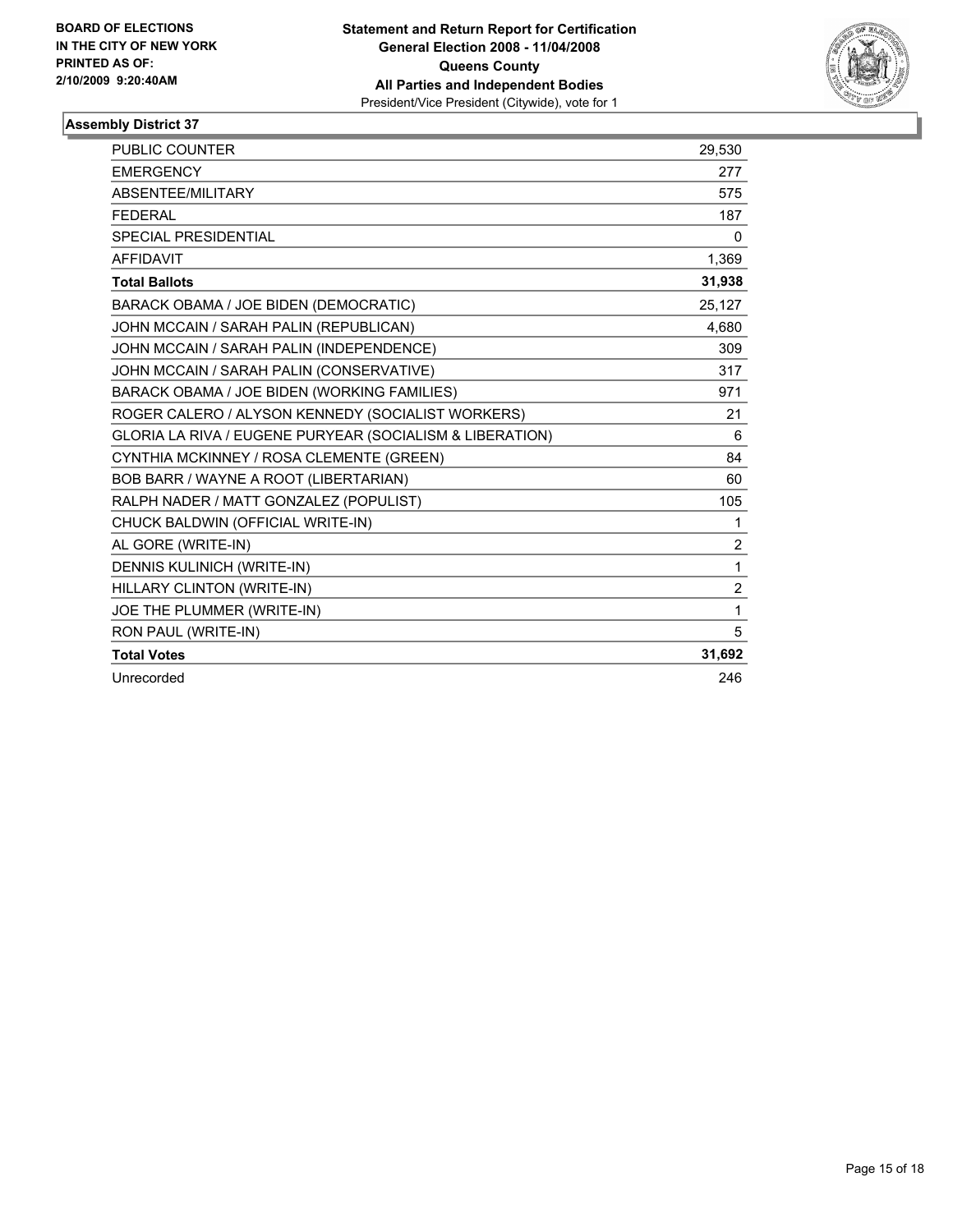

| <b>PUBLIC COUNTER</b>                                    | 28,214         |
|----------------------------------------------------------|----------------|
| <b>EMERGENCY</b>                                         | 195            |
| <b>ABSENTEE/MILITARY</b>                                 | 458            |
| <b>FEDERAL</b>                                           | 79             |
| <b>SPECIAL PRESIDENTIAL</b>                              | 0              |
| <b>AFFIDAVIT</b>                                         | 1,093          |
| <b>Total Ballots</b>                                     | 30,039         |
| BARACK OBAMA / JOE BIDEN (DEMOCRATIC)                    | 20,398         |
| JOHN MCCAIN / SARAH PALIN (REPUBLICAN)                   | 7,490          |
| JOHN MCCAIN / SARAH PALIN (INDEPENDENCE)                 | 428            |
| JOHN MCCAIN / SARAH PALIN (CONSERVATIVE)                 | 559            |
| BARACK OBAMA / JOE BIDEN (WORKING FAMILIES)              | 606            |
| ROGER CALERO / ALYSON KENNEDY (SOCIALIST WORKERS)        | 10             |
| GLORIA LA RIVA / EUGENE PURYEAR (SOCIALISM & LIBERATION) | $\overline{7}$ |
| CYNTHIA MCKINNEY / ROSA CLEMENTE (GREEN)                 | 37             |
| BOB BARR / WAYNE A ROOT (LIBERTARIAN)                    | 37             |
| RALPH NADER / MATT GONZALEZ (POPULIST)                   | 93             |
| EDWARD P FRIONILLA (WRITE-IN)                            | 1              |
| RONALD E PAUL (WRITE-IN)                                 |                |
| <b>Total Votes</b>                                       | 29,667         |
| Unrecorded                                               | 372            |

| <b>PUBLIC COUNTER</b>                                    | 18,730         |
|----------------------------------------------------------|----------------|
| <b>EMERGENCY</b>                                         | 64             |
| ABSENTEE/MILITARY                                        | 326            |
| <b>FEDERAL</b>                                           | 118            |
| <b>SPECIAL PRESIDENTIAL</b>                              | 0              |
| <b>AFFIDAVIT</b>                                         | 674            |
| <b>Total Ballots</b>                                     | 19,912         |
| BARACK OBAMA / JOE BIDEN (DEMOCRATIC)                    | 15,546         |
| JOHN MCCAIN / SARAH PALIN (REPUBLICAN)                   | 3.226          |
| JOHN MCCAIN / SARAH PALIN (INDEPENDENCE)                 | 195            |
| JOHN MCCAIN / SARAH PALIN (CONSERVATIVE)                 | 139            |
| BARACK OBAMA / JOE BIDEN (WORKING FAMILIES)              | 489            |
| ROGER CALERO / ALYSON KENNEDY (SOCIALIST WORKERS)        | 8              |
| GLORIA LA RIVA / EUGENE PURYEAR (SOCIALISM & LIBERATION) | $\overline{7}$ |
| CYNTHIA MCKINNEY / ROSA CLEMENTE (GREEN)                 | 26             |
| BOB BARR / WAYNE A ROOT (LIBERTARIAN)                    | 18             |
| RALPH NADER / MATT GONZALEZ (POPULIST)                   | 44             |
| CHUCK BALDWIN (OFFICIAL WRITE-IN)                        | 1              |
| GOD (WRITE-IN)                                           | 1              |
| JERRY WHITE (WRITE-IN)                                   | 1              |
| MICHAEL BLOOMBERG (WRITE-IN)                             | 1              |
| RON PAUL (WRITE-IN)                                      | $\overline{2}$ |
| <b>Total Votes</b>                                       | 19,704         |
| Unrecorded                                               | 208            |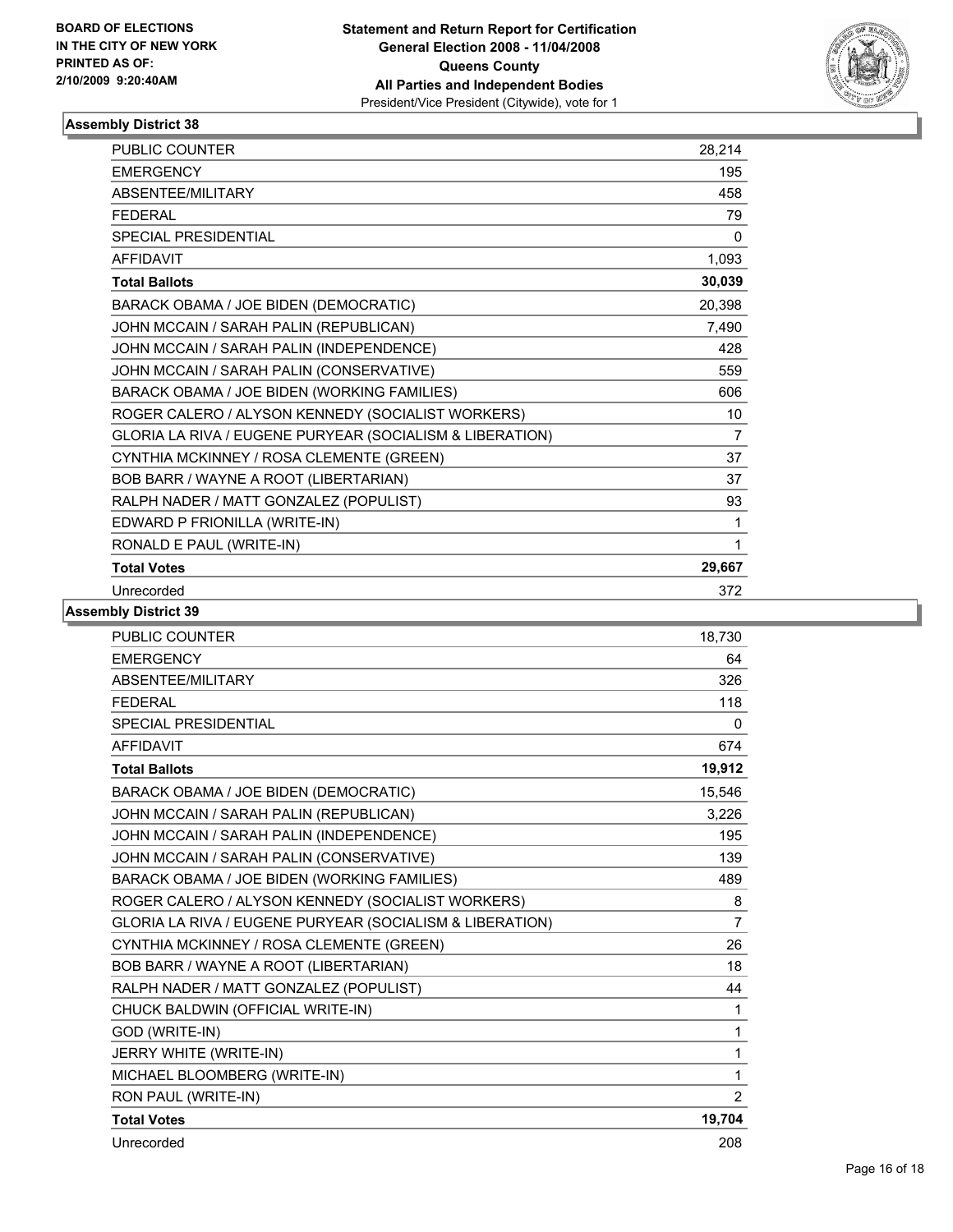

### **Total for President/Vice President (Citywide) - Queens County**

| PUBLIC COUNTER                                           | 602,343 |
|----------------------------------------------------------|---------|
| <b>EMERGENCY</b>                                         | 2,374   |
| ABSENTEE/MILITARY                                        | 15,638  |
| <b>FEDERAL</b>                                           | 3,945   |
| SPECIAL PRESIDENTIAL                                     | 0       |
| <b>AFFIDAVIT</b>                                         | 21,646  |
| <b>Total Ballots</b>                                     | 645,946 |
| BARACK OBAMA / JOE BIDEN (DEMOCRATIC)                    | 467,344 |
| JOHN MCCAIN / SARAH PALIN (REPUBLICAN)                   | 139,376 |
| JOHN MCCAIN / SARAH PALIN (INDEPENDENCE)                 | 7,975   |
| JOHN MCCAIN / SARAH PALIN (CONSERVATIVE)                 | 7,870   |
| BARACK OBAMA / JOE BIDEN (WORKING FAMILIES)              | 13,348  |
| ROGER CALERO / ALYSON KENNEDY (SOCIALIST WORKERS)        | 210     |
| GLORIA LA RIVA / EUGENE PURYEAR (SOCIALISM & LIBERATION) | 128     |
| CYNTHIA MCKINNEY / ROSA CLEMENTE (GREEN)                 | 1,019   |
| BOB BARR / WAYNE A ROOT (LIBERTARIAN)                    | 768     |
| RALPH NADER / MATT GONZALEZ (POPULIST)                   | 1,933   |
| CHUCK BALDWIN (OFFICIAL WRITE-IN)                        | 16      |
| AL GORE (WRITE-IN)                                       | 2       |
| ALAN KEYS (WRITE-IN)                                     | 1       |
| ANDREW FREITAG (WRITE-IN)                                | 1       |
| ARBEN VULAJ (WRITE-IN)                                   | 1       |
| ARNOLD SCHWARZENEGGER (WRITE-IN)                         | 1       |
| ARTHUR MCGOLDRICK (WRITE-IN)                             | 1       |
| BARBARA SIBERT (WRITE-IN)                                | 1       |
| <b>BARRY GREENBERG (WRITE-IN)</b>                        | 1       |
| <b>BRIAN LOSSIN (WRITE-IN)</b>                           | 1       |
| CARLOS ALAMAR (WRITE-IN)                                 | 1       |
| CHARLES W BEETZ (WRITE-IN)                               | 1       |
| CHRISTOPHER PARK (WRITE-IN)                              | 1       |
| <b>COLIN POWELL (WRITE-IN)</b>                           | 1       |
| DAVID A. TANE (WRITE-IN)                                 | 1       |
| DAVID MCHL (WRITE-IN)                                    | 1       |
| DAWN LANKFORD (WRITE-IN)                                 | 1       |
| DENNIS KULINICH (WRITE-IN)                               | 1       |
| DR. LAURA KROPFF (WRITE-IN)                              | 1       |
| E. FINK (WRITE-IN)                                       | 1       |
| EDWARD KENNEDY (WRITE-IN)                                | 1       |
| EDWARD KIERNAN (WRITE-IN)                                | 1       |
| EDWARD P FRIONILLA (WRITE-IN)                            | 1       |
| FATHER JOSEPH KOTERSKI (WRITE-IN)                        | 1       |
| FRANKLIN D. ROOSEVELT (WRITE-IN)                         | 1       |
| GILDA JANSEN (WRITE-IN)                                  | 1       |
| GOD (WRITE-IN)                                           | 1       |
| <b>GREGG MCGRATH (WRITE-IN)</b>                          | 1       |
| HILLARY CLINTON (WRITE-IN)                               | 41      |